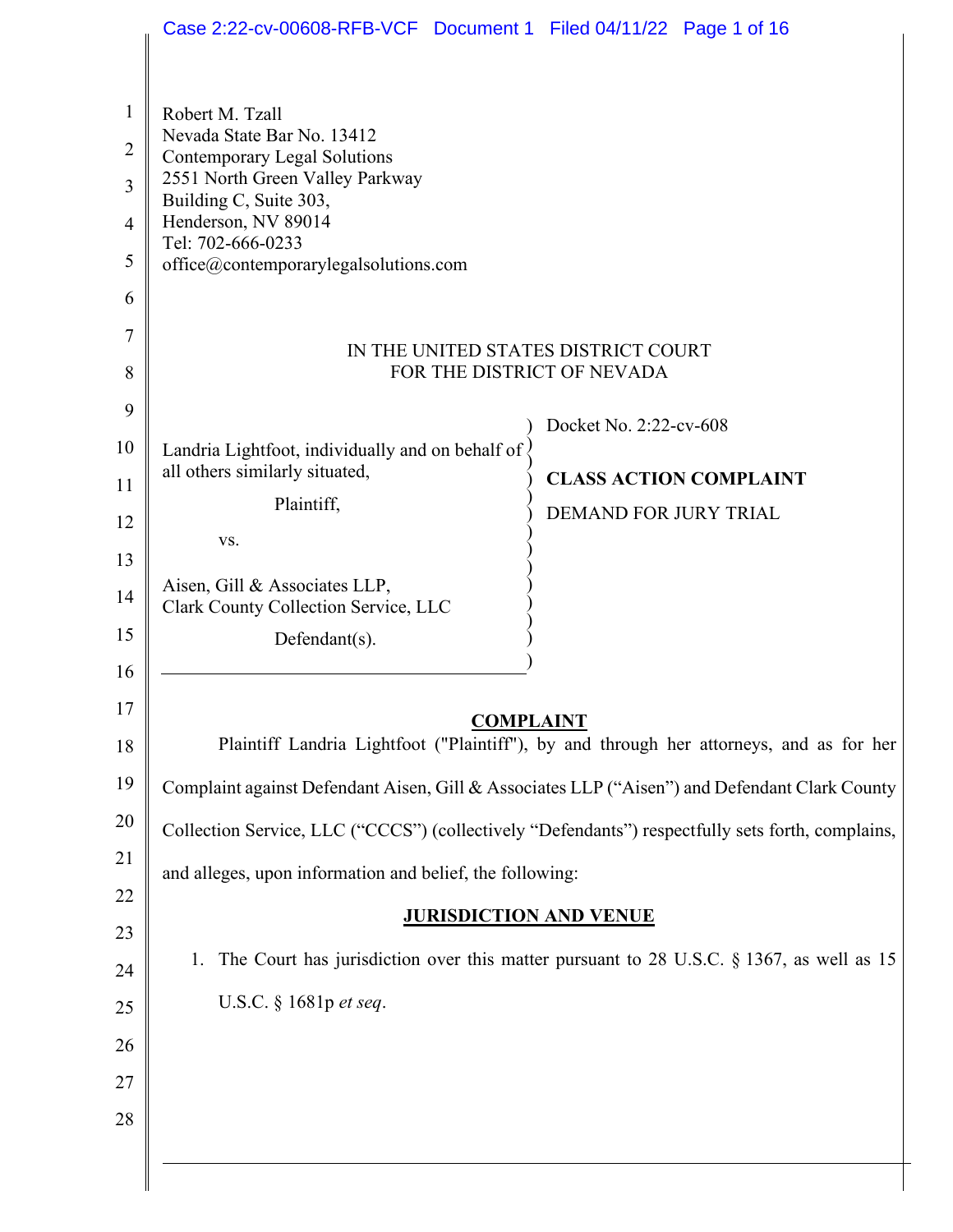## 1 2 3 4 5 6 7 8 9 10 11 12 13 14 15 16 17 18 19 20 21 22 23 24 25 26 27 28 - 2 - 2. Venue is proper in this judicial district pursuant to 28 U.S.C. § 1391(b)(2), being that the acts and transactions occurred here, Plaintiff resides here, and Defendants transact business here. 3. Plaintiff brings this action for damages arising from the Defendants' violations of 15 U.S.C. § 1692 *et seq*., commonly known as the Fair Debt Collection Practices Act ("FDCPA"). **PARTIES** 4. Plaintiff is a resident of the State of Nevada, County of Clark. 5. At all times material hereto, Plaintiff was a "consumer" as said term is defined under 15 U.S.C. § 1681a(c). 6. Defendant Aisen is a Nevada limited-liability partnership with an address at 513 South 3rd Street, Las Vegas, Nevada 89101. 7. Defendant Aisen is a "debt collector" as the phrase is defined in 15 U.S.C. § 1692(a)(6) and used in the FDCPA. 8. Defendant Aisen is a company that uses the mail, telephone, and facsimile and regularly engages in business, the principal purpose of which is to attempt to collect debts alleged to be due itself or another. 9. Defendant CCCS is a Nevada limited-liability partnership with an address at 515 South 3rd Street, Las Vegas, Nevada 89101. 10. Defendant CCCS is a "debt collector" as the phrase is defined in 15 U.S.C. § 1692(a)(6) and used in the FDCPA. 11. Defendant CCCS is a company that uses the mail, telephone, and facsimile and regularly engages in business, the principal purpose of which is to attempt to collect debts alleged to be due itself or another. Case 2:22-cv-00608-RFB-VCF Document 1 Filed 04/11/22 Page 2 of 16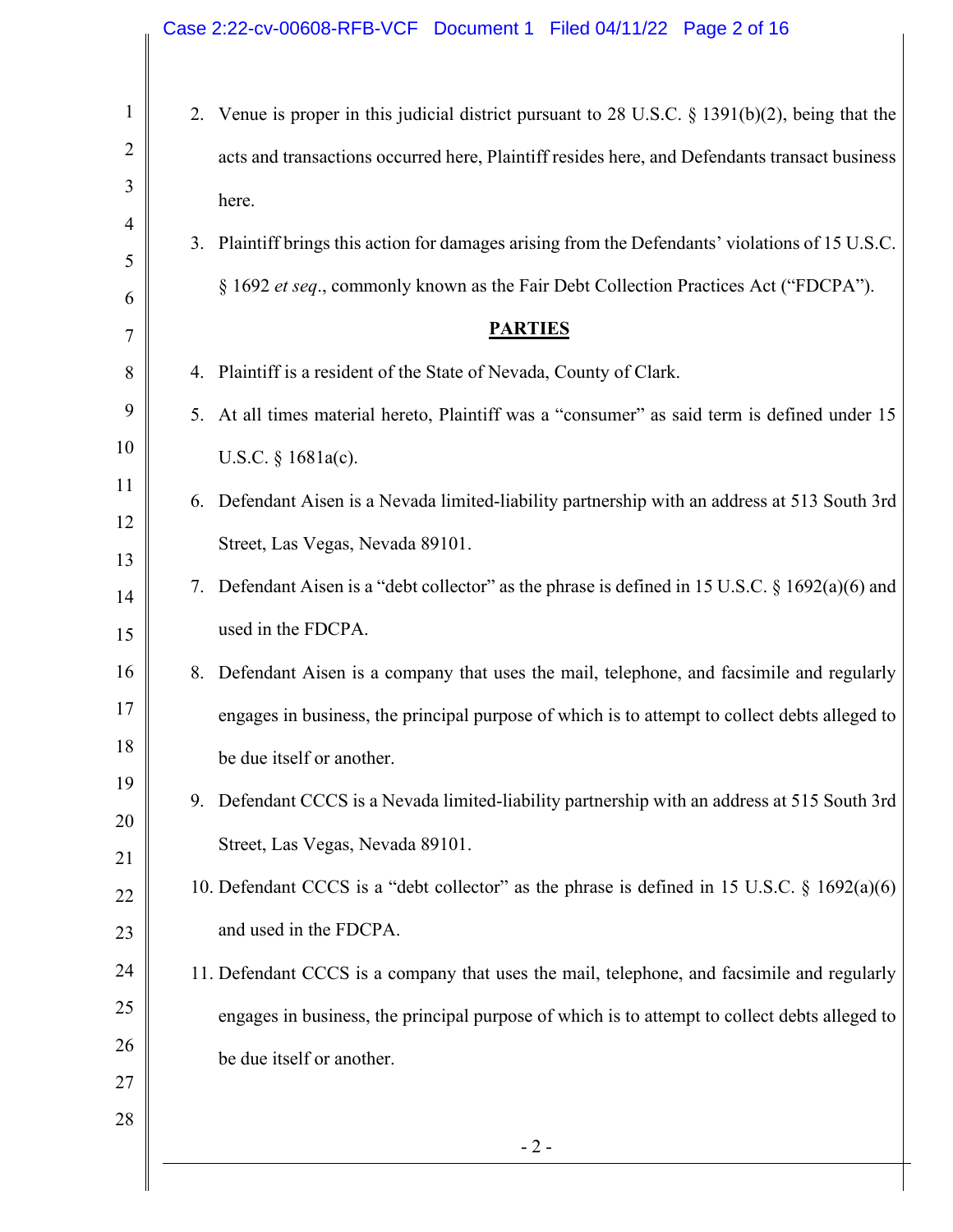|                  | <b>CLASS ALLEGATIONS</b>                                                                           |
|------------------|----------------------------------------------------------------------------------------------------|
|                  | 12. Plaintiff brings this claim on behalf of the following case, pursuant to Fed. R. Civ. P. 23(a) |
| and $23(b)(3)$ . |                                                                                                    |
|                  | 13. The Class consists of:                                                                         |
| a.               | all individuals with addresses in the State of Nevada;                                             |
| b.               | to whom Defendant Aisen sent an initial collection letter;                                         |
| $\mathbf{c}.$    | attempting to collect a consumer debt;                                                             |
| d.               | which was sent on a date on or after the CFPB Regulation F took effect on                          |
|                  | November 30, 2021;                                                                                 |
| e.               | which failed to include all necessary notices under 12 CFR 1006.34; and                            |
| f.               | failed to clearly identify the current creditor;                                                   |
| g.               | which letter was sent on or after a date one $(1)$ year prior to the filing of this action         |
|                  | and on or before December 20, 2021.                                                                |
|                  | 14. The identities of all class members are readily ascertainable from the records of Defendants   |
|                  | and those companies and entities on whose behalf they attempt to collect and/or have               |
|                  | purchased debts.                                                                                   |
|                  | 15. Excluded from the Plaintiff Class is the Defendants and all officers, members, partners,       |
|                  | managers, directors and employees of the Defendants and its respective immediate families,         |
|                  | and legal counsel for all parties to this action, and all members of their immediate families.     |
|                  | 16. There are questions of law and fact common to the Plaintiff Class, which common issues         |
|                  | predominate over any issues involving only individual class members. The principal issue           |
|                  | is whether the Defendants' written communications to consumers, in the forms attached as           |
|                  | Exhibit A, violate 15 U.S.C. §§ 1692e, and 1692g.                                                  |
|                  |                                                                                                    |
|                  | $-3-$                                                                                              |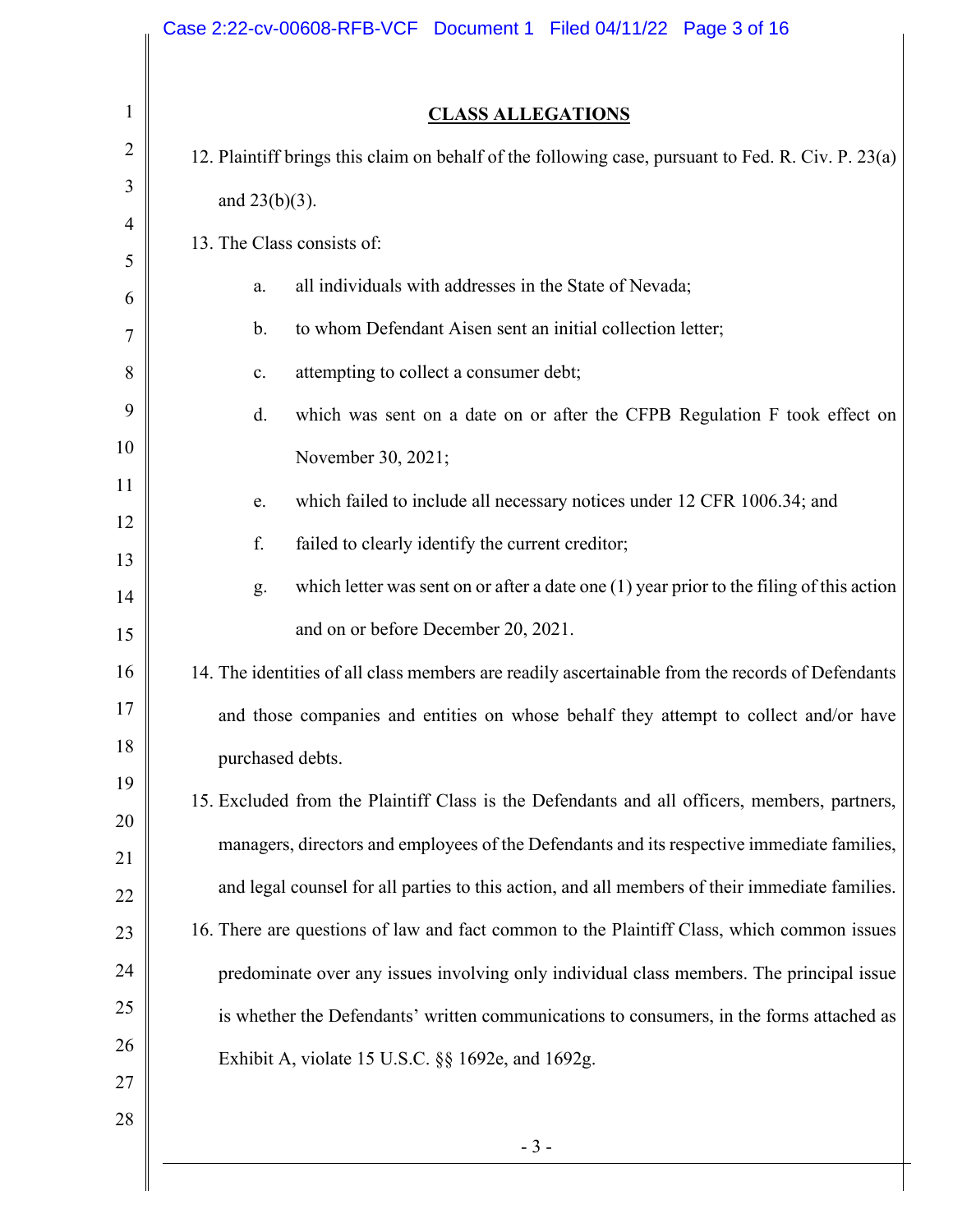| $\mathbf{1}$   | 17. Plaintiff's claims are typical of the class members, as all are based upon the same facts and |
|----------------|---------------------------------------------------------------------------------------------------|
| $\overline{2}$ | legal theories. Plaintiff will fairly and adequately protect the interests of the Plaintiff Class |
| 3              | defined in this complaint. Plaintiff has retained counsel with experience in handling             |
| $\overline{4}$ | consumer lawsuits, complex legal issues, and class actions, and neither Plaintiff nor her         |
| 5<br>6         | attorneys have any interests, which might cause them not to vigorously pursue this action.        |
| 7              | 18. This action has been brought, and may properly be maintained, as a class action pursuant to   |
| 8              | the provisions of Rule 23 of the Federal Rules of Civil Procedure because there is a well-        |
| 9              | defined community interest in the litigation:                                                     |
| 10             | <b>Numerosity:</b> Plaintiff is informed and believes, and on that basis alleges, that<br>a.      |
| 11             | the Plaintiff Class defined above is so numerous that joinder of all members                      |
| 12             | would be impractical.                                                                             |
| 13<br>14       | <b>Common Questions Predominate:</b> Common questions of law and fact exist as<br>b.              |
| 15             | to all members of the Plaintiff Class and those questions predominance over any                   |
| 16             | questions or issues involving only individual class members. The principal issue                  |
| 17             | is whether the Defendants' written communications to consumers, in the forms                      |
| 18             | attached as Exhibit A violate 15 U.S.C. §§ 1692e, and 1692g.                                      |
| 19             | <b>Typicality:</b> Plaintiff's claims are typical of the claims of the class members.<br>c.       |
| 20             | Plaintiff and all members of the Plaintiff Class have claims arising out of the                   |
| 21<br>22       | Defendants' common uniform course of conduct complained of herein.                                |
| 23             | <b>Adequacy:</b> Plaintiff will fairly and adequately protect the interests of the class<br>d.    |
| 24             | members insofar as Plaintiff has no interests that are adverse to the absent class                |
| 25             | members. Plaintiff is committed to vigorously litigating this matter. Plaintiff has               |
| 26             | also retained counsel experienced in handling consumer lawsuits, complex legal                    |
| 27             |                                                                                                   |
| 28             | $-4-$                                                                                             |
|                |                                                                                                   |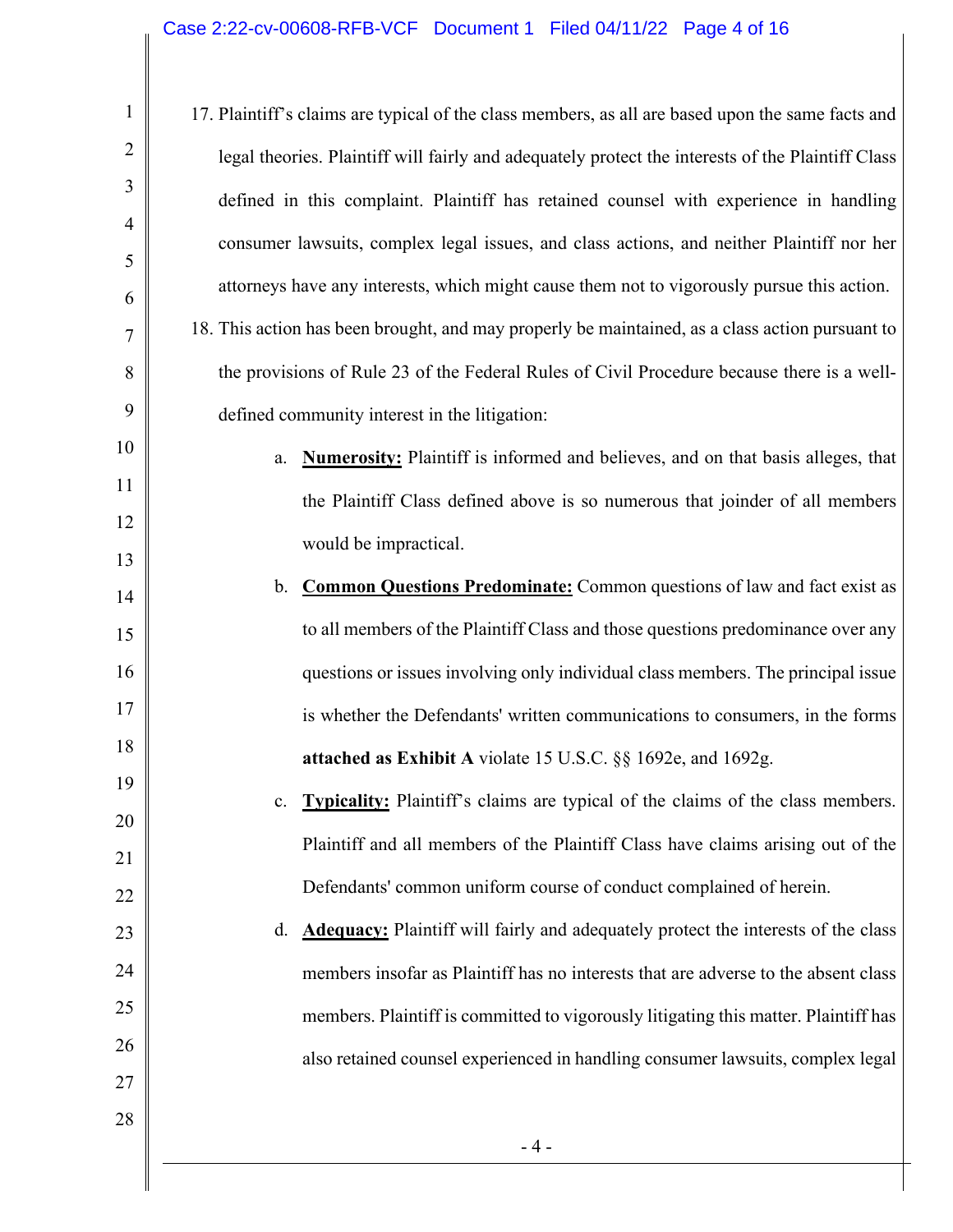| 1              | issues, and class actions. Neither Plaintiff nor her counsel have any interests                    |
|----------------|----------------------------------------------------------------------------------------------------|
| 2              | which might cause them not to vigorously pursue the instant class action lawsuit.                  |
| 3              | <b>Superiority:</b> A class action is superior to the other available means for the fair<br>e.     |
| $\overline{4}$ | and efficient adjudication of this controversy because individual joinder of all                   |
| 5              | members would be impracticable. Class action treatment will permit a large                         |
| 6              | number of similarly situated persons to prosecute their common claims in a                         |
| 7              |                                                                                                    |
| 8<br>9         | single forum efficiently and without unnecessary duplication of effort and                         |
|                | expense that individual actions would engender.                                                    |
| 10             | 19. Certification of a class under Rule $23(b)(3)$ of the Federal Rules of Civil Procedure is also |
| 11             | appropriate in that the questions of law and fact common to members of the Plaintiff Class         |
| 12<br>13       | predominate over any questions affecting an individual member, and a class action is               |
| 14             | superior to other available methods for the fair and efficient adjudication of the controversy.    |
| 15             | 20. Depending on the outcome of further investigation and discovery, Plaintiff may, at the time    |
| 16             | of class certification motion, seek to certify a class(es) only as to particular issues pursuant   |
| 17             | to Fed. R. Civ. P. 23(c)(4).                                                                       |
| 18             | <b>Factual Allegations</b>                                                                         |
| 19             | 21. Plaintiff incorporates by reference all of the above paragraphs of this Complaint as though    |
| 20<br>21       | fully stated herein with the same force and effect as if the same were set forth at length         |
| 22             | herein.                                                                                            |
| 23             | 22. At some time prior to December 20, 2021, Plaintiff allegedly incurred an obligation with       |
| 24             | Boulder Pines 2 arising out of transactions incurred primarily for personal, family, or            |
| 25             | household purposes.                                                                                |
| 26             | 23. The alleged Bolder Pines 2 obligation is a "debt" as defined by 15 U.S.C. § 1692a(5).          |
| 27             | 24. Boulder Pines 2 is a "creditor" as defined by 15 U.S.C. § 1692a(4).                            |
| 28             |                                                                                                    |
|                | $-5-$                                                                                              |

Π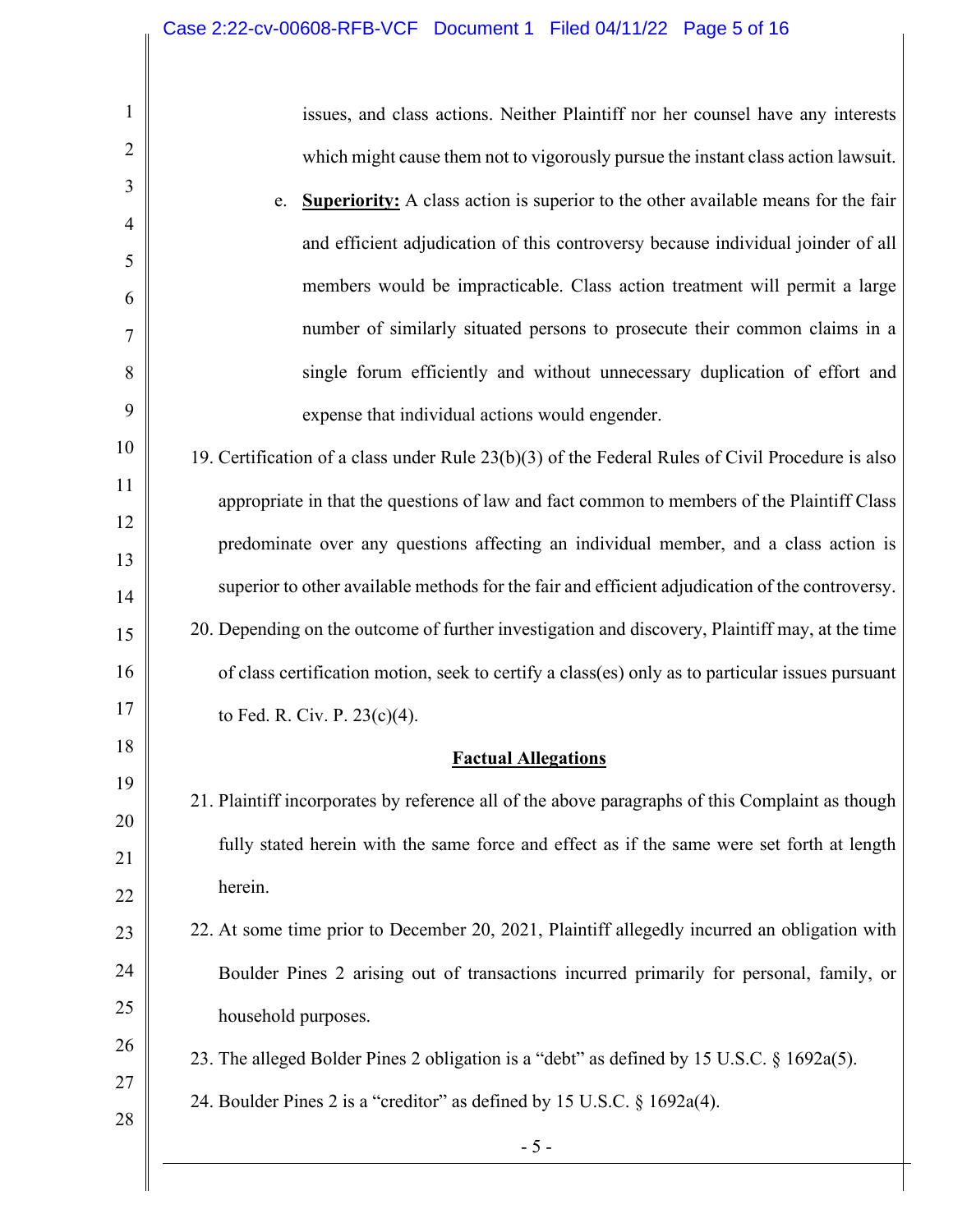## Case 2:22-cv-00608-RFB-VCF Document 1 Filed 04/11/22 Page 6 of 16

| $\mathbf{1}$   | 25. Upon information and belief, Defendant CCCS purchased the allegedly defaulted debt.                                                                   |
|----------------|-----------------------------------------------------------------------------------------------------------------------------------------------------------|
| $\overline{2}$ | Therefore, Defendant CCCS is a "debt collector" as defined by 15 U.S.C. § 1692a(6).                                                                       |
| 3              | 26. Defendant CCCS collects and attempts to collect debts incurred or alleged to have been                                                                |
| $\overline{4}$ | incurred for personal, family, or household purposes on behalf of creditors using the United                                                              |
| 5<br>6         | States Postal Services, telephone, and internet.                                                                                                          |
| 7              | 27. Upon information and belief, Defendant CCCS contracted Defendant Aisen to collect the                                                                 |
| 8              | alleged debt.                                                                                                                                             |
| 9              | 28. Defendant Aisen collects and attempts to collect debts incurred or alleged to have been                                                               |
| 10             | incurred for personal, family, or household purposes on behalf of creditors using the United                                                              |
| 11             | States Postal Services, telephone, and internet.                                                                                                          |
| 12             | Violation – December 20, 2021 Collection Letter                                                                                                           |
| 13<br>14       | 29. On or about December 20, 2021, Defendant Aisen sent Plaintiff a collection letter ("Letter")                                                          |
| 15             | regarding the alleged debt. See Letter attached as Exhibit A.                                                                                             |
| 16             | 30. Pursuant to 15 U.S.C. § 16921(d) "Except as provided in section 1029(a) of the Consumer                                                               |
| 17             | Financial Protection Act of 2010 (12 U.S.C. 5519(a)), the Bureau may prescribe rules with                                                                 |
| 18             | respect to the collection of debts by debt collectors, as defined in this subchapter."                                                                    |
| 19             | 31. Accordingly, the CFPB prepared and issued rules prescribed under 12 CFR § 1006,                                                                       |
| 20<br>21       | commonly referred to as Regulation F.                                                                                                                     |
| 22             | 32. The Letter contains some of the notices previously required by 15 U.S.C. § 1692g, but does                                                            |
| 23             | not include the additional information required by Regulation F.                                                                                          |
| 24             | 33. 12 CFR § 1006.1 provides:                                                                                                                             |
| 25             | (a) <i>Authority</i> . This part, known as Regulation F, is issued by the Bureau of                                                                       |
| 26             | Consumer Financial Protection pursuant to section 814(d) and 817 of the Fair<br>Debt Collection Practices Act (FDCPA or Act), 155 U.S.C. 1692/(d), 1692o; |
| 27             | title X of the Dodd-Frank Wall Street Reform and Consumer Protection Act<br>(Dodd-Frank Act), 12 U.S.C. 5481 et seq.; and paragraph (b)(1) of section 104 |
| 28             | $-6-$                                                                                                                                                     |
|                |                                                                                                                                                           |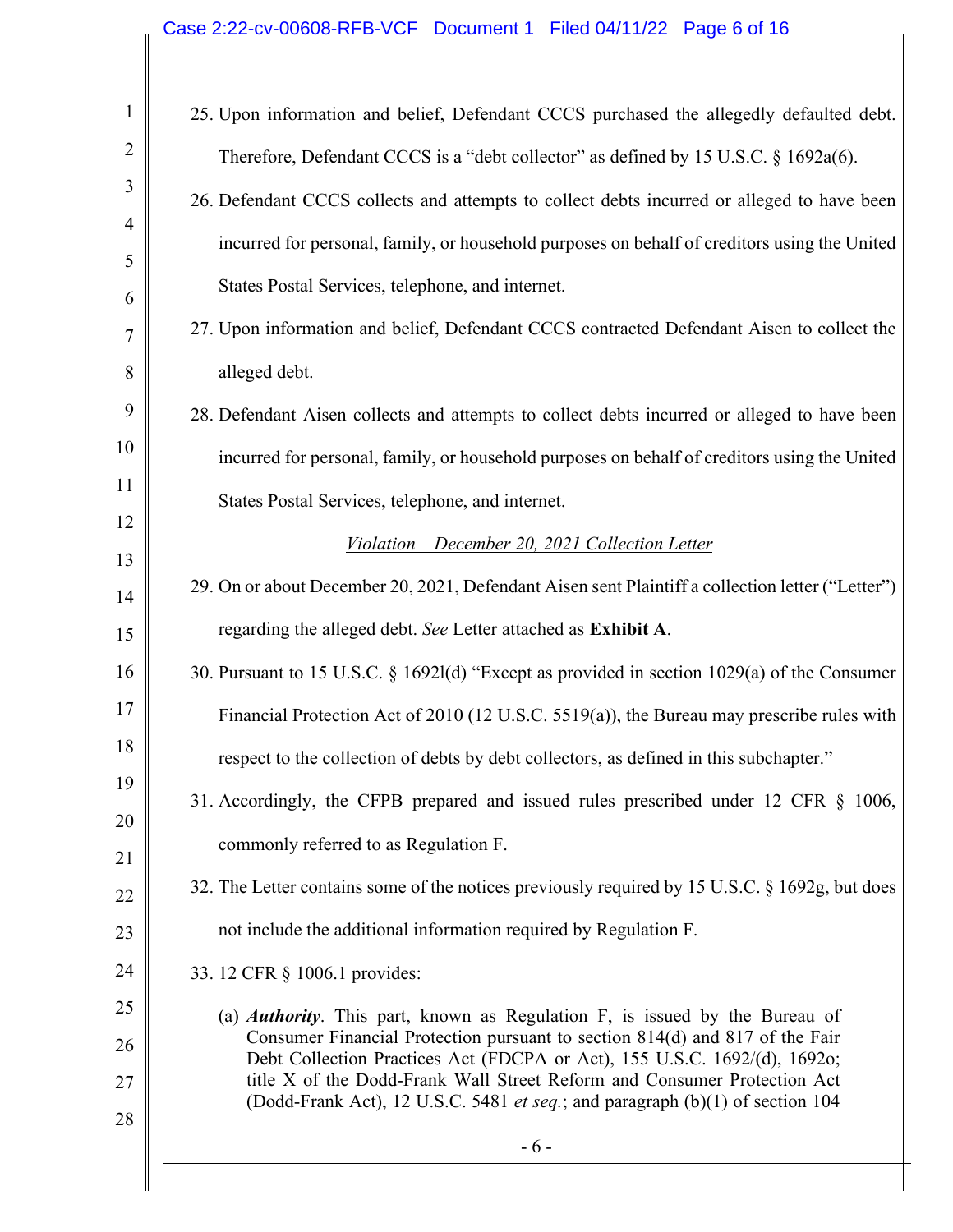|                | Case 2:22-cv-00608-RFB-VCF Document 1 Filed 04/11/22 Page 7 of 16                                                                                                       |
|----------------|-------------------------------------------------------------------------------------------------------------------------------------------------------------------------|
|                |                                                                                                                                                                         |
| 1              | of the Electronic Signatures in Global and National Commerce Act (E-SIGN<br>Act), 15 U.S.C. 7004.                                                                       |
| $\overline{c}$ |                                                                                                                                                                         |
| 3              | (b) <b>Purpose.</b> This part carries out the purposes of the FDCPA, which include<br>eliminating abusive debt collection practices by debt collectors, ensuring that   |
| $\overline{4}$ | debt collectors who refrain from using abusive debt collection practices are not<br>competitively disadvantaged, and promoting consistent State action to protect       |
| 5              | consumers against debt collection abuses. This part also prescribes requirements<br>to ensure that certain features of debt collection are disclosed fully, accurately, |
| 6              | and effectively to consumers in a manner that permits consumers to understand                                                                                           |
| 7              | the costs, benefits, and risks associated with debt collection in light of the facts<br>and circumstances.                                                              |
| 8              |                                                                                                                                                                         |
| 9              | (c) Coverage.                                                                                                                                                           |
| 10             | (1) Except as provided in $\S$ 1006.108 and appendix A of this part regarding<br>applications for State exemptions from the FDCPA, this part applies to debt            |
| 11             | collectors, as defined in $\S$ 1006.2(i), other than a person excluded from<br>coverage by section 1029(a) of the Consumer Financial Protection Act of                  |
| 12             | 2010, title X of the Dodd-Frank Act (12 U.S.C. 5519(a)).                                                                                                                |
| 13             | (2) Section $1006.34(c)(2)(iii)$ and $(3)(iv)$ applies to debt collectors only when                                                                                     |
| 14             | they are collecting debt related to a consumer financial product or service<br>as defined in $\S$ 1006.2(f).                                                            |
| 15<br>16       | 34. 12 CFR § 1006.18(e) requires:                                                                                                                                       |
| 17             | (1) Initial Communications. A debt collector must disclose in its initial                                                                                               |
| 18             | communication with a consumer that the debt collector is attempting to<br>collect a debt and that any information obtained will be used for that                        |
| 19             | purpose.                                                                                                                                                                |
| 20             | 35. 12 CFR § 1006.34(c) states:                                                                                                                                         |
| 21             | <i>Validation information</i> . Pursuant to paragraph $(a)(1)$ of this section, a debt collector<br>must provide the following validation information.                  |
| 22             |                                                                                                                                                                         |
| 23             | (1) Debt collector communication disclosure. The statement required by $\S$<br>1006.18(e)                                                                               |
| 24             | (2) <i>Information about the debt</i> . Except as provided in paragraph $(c)(5)$ of this                                                                                |
| 25             | section:                                                                                                                                                                |
| 26             | The debt collector's name and the mailing address at which the debt<br>(i)                                                                                              |
| 27             | collector accepts disputes and requests for original creditor information.                                                                                              |
| 28             | (ii)<br>The consumer's name and mailing address<br>$-7-$                                                                                                                |
|                |                                                                                                                                                                         |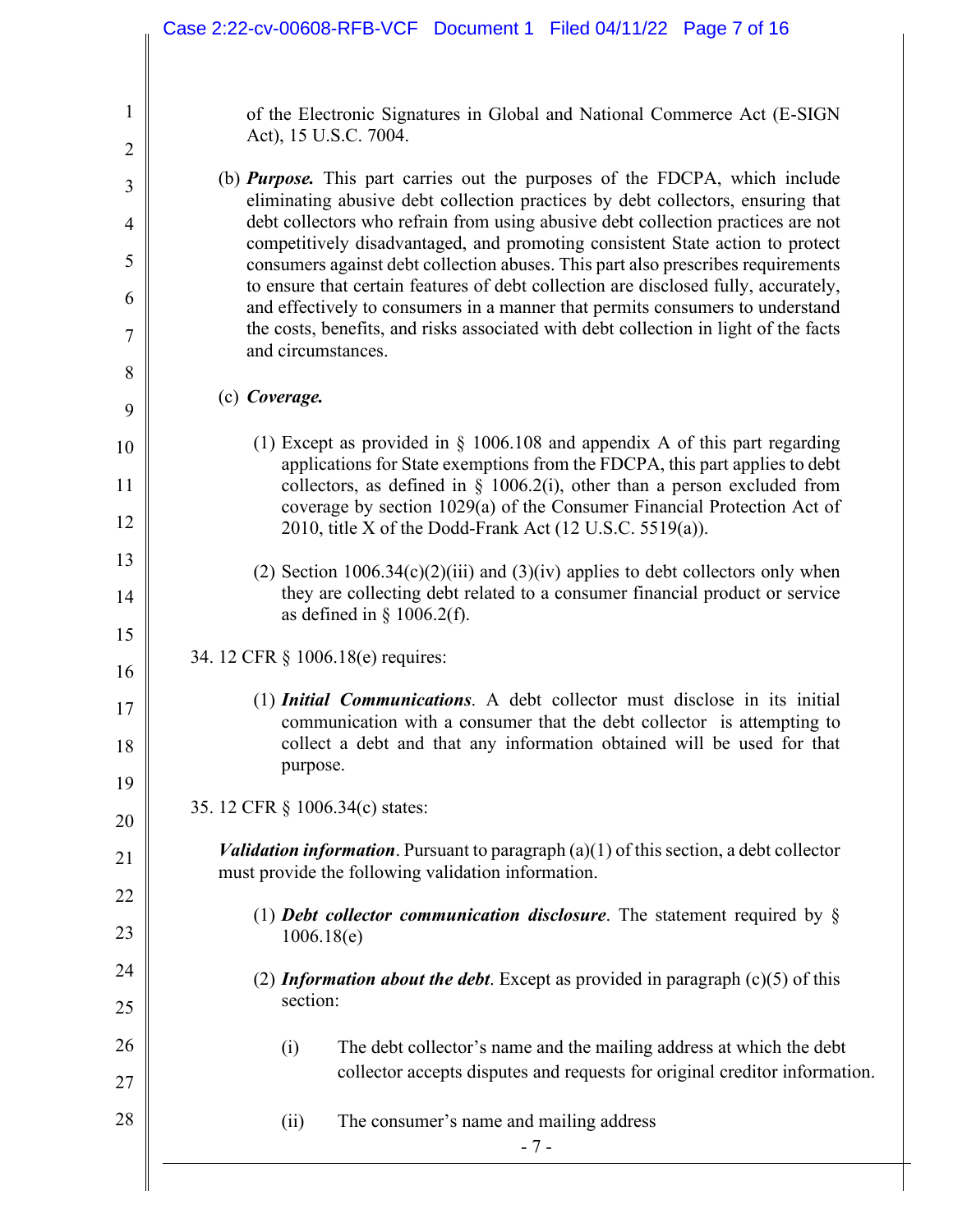| (iv)<br>date, or a truncated version of that number.<br>(v)<br>The itemization date.<br>(vi)<br>The amount of the debt on the itemization date.<br>(vii)<br>(viii)<br>statement referring to that separate page.<br>The current amount of the debt<br>(ix)<br>(3) Information about consumer protections.<br>(i)<br>(ii)<br>from the current creditor.<br>(iii) | The date that the debt collector will consider the end date of the validation<br>period and a statement that, if the consumer requests in writing on or<br>before that date the name and address of the original creditor, the debt<br>collector must cease collection of the debt until the debt collector sends<br>the consumer the name and address of the original creditor, if different<br>The date that the debt collector will consider the end date of the validation<br>period and a statement that, unless the consumer contacts the debt |
|-----------------------------------------------------------------------------------------------------------------------------------------------------------------------------------------------------------------------------------------------------------------------------------------------------------------------------------------------------------------|------------------------------------------------------------------------------------------------------------------------------------------------------------------------------------------------------------------------------------------------------------------------------------------------------------------------------------------------------------------------------------------------------------------------------------------------------------------------------------------------------------------------------------------------------|
|                                                                                                                                                                                                                                                                                                                                                                 |                                                                                                                                                                                                                                                                                                                                                                                                                                                                                                                                                      |
|                                                                                                                                                                                                                                                                                                                                                                 |                                                                                                                                                                                                                                                                                                                                                                                                                                                                                                                                                      |
|                                                                                                                                                                                                                                                                                                                                                                 |                                                                                                                                                                                                                                                                                                                                                                                                                                                                                                                                                      |
|                                                                                                                                                                                                                                                                                                                                                                 |                                                                                                                                                                                                                                                                                                                                                                                                                                                                                                                                                      |
|                                                                                                                                                                                                                                                                                                                                                                 |                                                                                                                                                                                                                                                                                                                                                                                                                                                                                                                                                      |
|                                                                                                                                                                                                                                                                                                                                                                 |                                                                                                                                                                                                                                                                                                                                                                                                                                                                                                                                                      |
|                                                                                                                                                                                                                                                                                                                                                                 | either verification of the debt or a copy of a judgment.                                                                                                                                                                                                                                                                                                                                                                                                                                                                                             |
|                                                                                                                                                                                                                                                                                                                                                                 | disputed portion of the debt, until the debt collector sends the consumer                                                                                                                                                                                                                                                                                                                                                                                                                                                                            |
|                                                                                                                                                                                                                                                                                                                                                                 | writing on or before that date that the debt, or any portion of the debt, is<br>disputed, the debt collector must cease collection of the debt, or the                                                                                                                                                                                                                                                                                                                                                                                               |
|                                                                                                                                                                                                                                                                                                                                                                 | period and a statement that, if the consumer notifies the debt collector in                                                                                                                                                                                                                                                                                                                                                                                                                                                                          |
|                                                                                                                                                                                                                                                                                                                                                                 | The date that the debt collector will consider the end date of the validation                                                                                                                                                                                                                                                                                                                                                                                                                                                                        |
|                                                                                                                                                                                                                                                                                                                                                                 |                                                                                                                                                                                                                                                                                                                                                                                                                                                                                                                                                      |
|                                                                                                                                                                                                                                                                                                                                                                 |                                                                                                                                                                                                                                                                                                                                                                                                                                                                                                                                                      |
|                                                                                                                                                                                                                                                                                                                                                                 |                                                                                                                                                                                                                                                                                                                                                                                                                                                                                                                                                      |
|                                                                                                                                                                                                                                                                                                                                                                 | the validation notice, where the itemization would have appeared, a                                                                                                                                                                                                                                                                                                                                                                                                                                                                                  |
|                                                                                                                                                                                                                                                                                                                                                                 | communication with a validation notice, if the debt collector includes on                                                                                                                                                                                                                                                                                                                                                                                                                                                                            |
|                                                                                                                                                                                                                                                                                                                                                                 | payments, and credits since the itemization date. A debt collector may<br>disclose the itemization on a separate page provided in the same                                                                                                                                                                                                                                                                                                                                                                                                           |
|                                                                                                                                                                                                                                                                                                                                                                 | An itemization of the current amount of the debt reflecting interest, fees,                                                                                                                                                                                                                                                                                                                                                                                                                                                                          |
|                                                                                                                                                                                                                                                                                                                                                                 |                                                                                                                                                                                                                                                                                                                                                                                                                                                                                                                                                      |
|                                                                                                                                                                                                                                                                                                                                                                 |                                                                                                                                                                                                                                                                                                                                                                                                                                                                                                                                                      |
|                                                                                                                                                                                                                                                                                                                                                                 |                                                                                                                                                                                                                                                                                                                                                                                                                                                                                                                                                      |
|                                                                                                                                                                                                                                                                                                                                                                 | The name of the creditor to whom the debt is currently owed.                                                                                                                                                                                                                                                                                                                                                                                                                                                                                         |
|                                                                                                                                                                                                                                                                                                                                                                 |                                                                                                                                                                                                                                                                                                                                                                                                                                                                                                                                                      |
|                                                                                                                                                                                                                                                                                                                                                                 | The account number, if any, associated with the debt on the itemization                                                                                                                                                                                                                                                                                                                                                                                                                                                                              |
|                                                                                                                                                                                                                                                                                                                                                                 | whom the debt was owed on the itemization date.                                                                                                                                                                                                                                                                                                                                                                                                                                                                                                      |
| (iii)                                                                                                                                                                                                                                                                                                                                                           | If the debt collector is collecting a debt related to a consumer financial<br>product or service as defined in $\S$ 1006.2(f), the name of the creditor to                                                                                                                                                                                                                                                                                                                                                                                           |
|                                                                                                                                                                                                                                                                                                                                                                 |                                                                                                                                                                                                                                                                                                                                                                                                                                                                                                                                                      |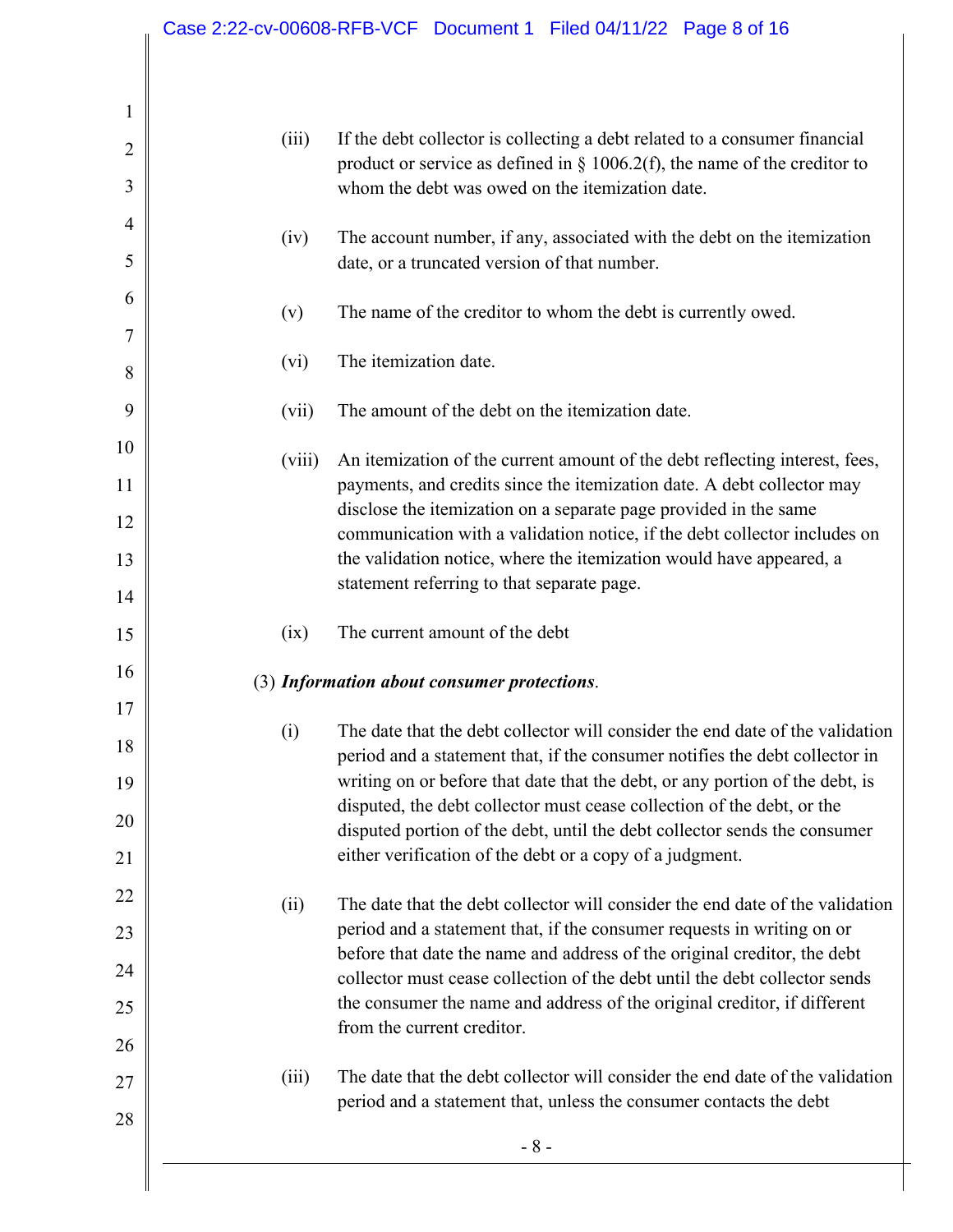|                                | Case 2:22-cv-00608-RFB-VCF Document 1 Filed 04/11/22 Page 9 of 16                                                                                                            |
|--------------------------------|------------------------------------------------------------------------------------------------------------------------------------------------------------------------------|
| $\mathbf{1}$<br>$\overline{2}$ | collector to dispute the validity of the debt, or any portion of the debt, on<br>or before that date, the debt collector will assume that the debt is valid.                 |
| 3                              | If the debt collector is collecting debt related to a consumer financial<br>(iv)                                                                                             |
| $\overline{4}$                 | product or service as defined in $\S$ 1006.2(f), a statement that informs the<br>consumer that additional information regarding consumer protections in                      |
| 5<br>6                         | debt collection is available on the Bureau's website at<br>www.cfpb.gov/debt-collection.                                                                                     |
| 7                              | If the debt collector sends the validation notice electronically, a statement<br>(v)                                                                                         |
| 8                              | explaining how a consumer can, as described in paragraphs $(c)(4)(i)$ and                                                                                                    |
| 9                              | (ii) of this section, dispute the debt or request original-creditor information<br>electronically.                                                                           |
| 10                             | (4) Consumer-response information. The following information, segregated from                                                                                                |
| 11                             | the validation information required by paragraphs $(c)(1)$ through $(3)$ of this                                                                                             |
| 12                             | section and from any optional information included pursuant to paragraphs<br>$(d)(3)(i)$ and (ii), $(d)(3)(iii)(A)$ , $(d)(3)(iv)$ and (v), $(d)(3)(vii)$ and (viii) of this |
| 13                             | section, and, if provided on a validation notice, located at the bottom of the notice                                                                                        |
| 14                             | under the headings, "How do you want to respond?" and "Check all that apply:":                                                                                               |
| 15                             | <b>Dispute prompts.</b> The following statements, listed in the following order,<br>(i)                                                                                      |
| 16                             | and using the following phrasing or substantially similar phrasing, each<br>next to a prompt:                                                                                |
| 17                             |                                                                                                                                                                              |
| 18                             | (A) "I want to dispute the debt because I think:";                                                                                                                           |
| 19                             | (B) "This is not my debt.";                                                                                                                                                  |
| 20                             | (C) "The amount is wrong."; and                                                                                                                                              |
|                                |                                                                                                                                                                              |
|                                | (D) "Other (please describe on reverse or attach additional<br>information)."                                                                                                |
|                                |                                                                                                                                                                              |
| 24                             | Original-creditor information prompt. The statement, "I want you to send<br>(ii)<br>me the name and address of the original creditor.", using that phrase or a               |
| 25                             | substantially similar phrase next to a prompt.                                                                                                                               |
| 26                             | <b>Mailing addresses.</b> Mailing addresses for the consumer and the debt<br>(iii)                                                                                           |
|                                | collector, which are the debt collector's and the consumer's names and<br>mailing addresses as disclosed pursuant to $\S 1006.34(c)(2)(i)$ and (ii).                         |
| 28                             | $-9-$                                                                                                                                                                        |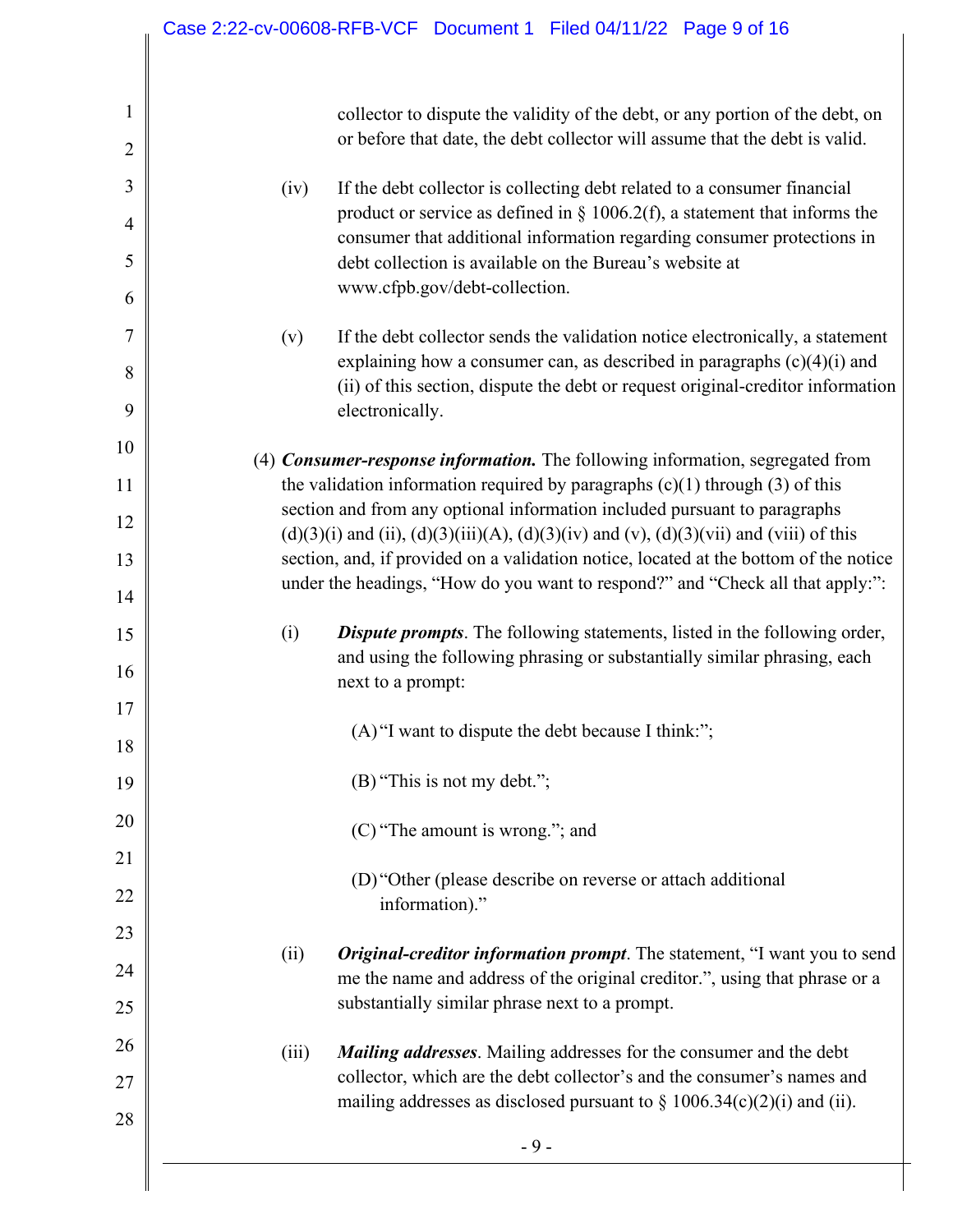|                            | Case 2:22-cv-00608-RFB-VCF Document 1 Filed 04/11/22 Page 10 of 16                                                                                                                                                                                                                                                                                                                                                                                                                                                                                                                                                                                                                                                     |
|----------------------------|------------------------------------------------------------------------------------------------------------------------------------------------------------------------------------------------------------------------------------------------------------------------------------------------------------------------------------------------------------------------------------------------------------------------------------------------------------------------------------------------------------------------------------------------------------------------------------------------------------------------------------------------------------------------------------------------------------------------|
|                            |                                                                                                                                                                                                                                                                                                                                                                                                                                                                                                                                                                                                                                                                                                                        |
| $\mathbf{1}$               |                                                                                                                                                                                                                                                                                                                                                                                                                                                                                                                                                                                                                                                                                                                        |
| $\overline{2}$             | 36. 12 CFR § 1006.34(d) further states that "The validation information required by paragraph                                                                                                                                                                                                                                                                                                                                                                                                                                                                                                                                                                                                                          |
| 3                          | (c) of this section must be clear and conspicuous."                                                                                                                                                                                                                                                                                                                                                                                                                                                                                                                                                                                                                                                                    |
| $\overline{4}$             | 37. Additionally, 12 CFR § 1006.42 requires:                                                                                                                                                                                                                                                                                                                                                                                                                                                                                                                                                                                                                                                                           |
| 5                          | (a) Sending required disclosures $-$                                                                                                                                                                                                                                                                                                                                                                                                                                                                                                                                                                                                                                                                                   |
| 6                          | (1) In General. A debt collector who sends disclosures required by the Act and                                                                                                                                                                                                                                                                                                                                                                                                                                                                                                                                                                                                                                         |
| 7<br>8                     | this part in writing or electronically must do so in a manner that is reasonably<br>expected to provide actual notice, and in a form that the consumer may keep<br>and access later.                                                                                                                                                                                                                                                                                                                                                                                                                                                                                                                                   |
| 9                          | 38. Defendant Aisen's December 20, 2021 correspondence fails to include all of the                                                                                                                                                                                                                                                                                                                                                                                                                                                                                                                                                                                                                                     |
| 10                         | information described above.                                                                                                                                                                                                                                                                                                                                                                                                                                                                                                                                                                                                                                                                                           |
| 11                         | 39. Specifically, the Letter only provides the following:                                                                                                                                                                                                                                                                                                                                                                                                                                                                                                                                                                                                                                                              |
| 12<br>13                   | This office has been retained to represent Clark County Collection Service regarding<br>the following:                                                                                                                                                                                                                                                                                                                                                                                                                                                                                                                                                                                                                 |
| 14<br>15<br>16             | \$4,230.17<br>Amount:<br>Name of the creditor:<br>Clark County Collection Service, LLC<br><b>Boulder Pines 2</b><br>Name of the Original Creditor:                                                                                                                                                                                                                                                                                                                                                                                                                                                                                                                                                                     |
| 17<br>18<br>19<br>20<br>21 | Unless you notify this office within 30 days after receiving this notice that you<br>dispute the validity of this debt or any part thereof, this office will assume this debt<br>is valid. If you notify this office in writing within thirty (30) days after receipt of<br>this notice that your dispute the validity of this debt or any part thereof, this office<br>will obtain verification of the debt or obtain a copy of a judgment and mail you a<br>copy of such judgment or verification. If you request this office in writing within 30<br>days after receipt of this notice, this office will provide you with the name and<br>address of the original creditor, if different from the current creditor. |
| 22                         | This communication is from a debt collector. This is an attempt to collect a                                                                                                                                                                                                                                                                                                                                                                                                                                                                                                                                                                                                                                           |
| 23                         | debt. Any information obtained will be used for that purpose.                                                                                                                                                                                                                                                                                                                                                                                                                                                                                                                                                                                                                                                          |
| 24                         | * Clark County Collection Service, LLC is not vouched for, bonded by, or affiliated<br>with the United States or any state or local government entity.                                                                                                                                                                                                                                                                                                                                                                                                                                                                                                                                                                 |
| 25<br>26                   | Nothing contained herein shall constitute a waive of any right and/or remedy.                                                                                                                                                                                                                                                                                                                                                                                                                                                                                                                                                                                                                                          |
| 27                         |                                                                                                                                                                                                                                                                                                                                                                                                                                                                                                                                                                                                                                                                                                                        |
| 28                         | $-10-$                                                                                                                                                                                                                                                                                                                                                                                                                                                                                                                                                                                                                                                                                                                 |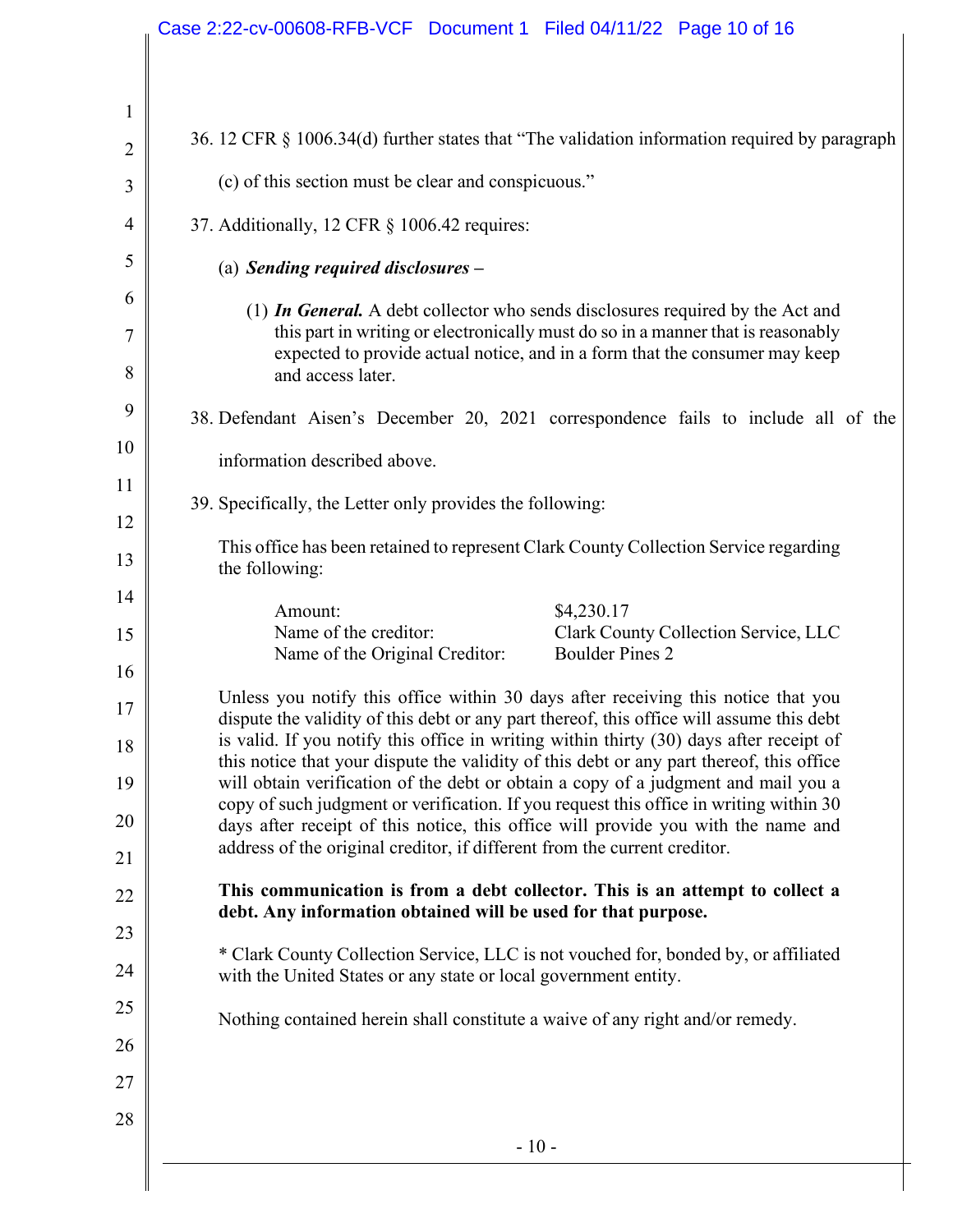| $\mathbf{1}$   | 40. Accordingly, the Letter failed to include multiple disclosures and statements required         |
|----------------|----------------------------------------------------------------------------------------------------|
| $\overline{2}$ | pursuant the rules promulgated by the CFPB.                                                        |
| 3              | 41. Specifically, the Letter fails to include an itemization date of any kind, any reference to an |
| $\overline{4}$ | itemization date or a statement specifying the creditor on such date in violation of 12 CFR        |
| 5              | § 1006.34(c)(2).                                                                                   |
| 6<br>7         | 42. Additionally, the Letter failed to provide any of the specific dates required under 12 CFR §   |
| 8              | $1006.34(c)(3)$ and thus it failed to properly advise Plaintiff of the relevant information        |
| 9              | concerning consumer protections.                                                                   |
| 10             | 43. The Letter further failed to provide the necessary Consumer-response information required      |
| 11             | under 12 CFR § 1006.34(c)(4).                                                                      |
| 12             | 44. In addition to failing to provide all of the information required by the various subsections   |
| 13<br>14       | of 12 CFR $\S$ 1006.34(c), the Letter also failed to clearly and conspicuously provide the         |
| 15             | validation information generally, in violation of 12 CFR § 1006.34(d).                             |
| 16             | 45. Defendants also failed to provide the required disclosures in a manner that was reasonably     |
| 17             | expected to provide actual notice in violation of 12 CFR § 1006.42.                                |
| 18             | 46. Finally Defendant failed to clearly state who the current creditor is.                         |
| 19             | 47. As a result, Plaintiff was unable to determine precisely when the validation periods would     |
| 20<br>21       | end, which the CFPB determined was necessary to have a fully informed consumer.                    |
| 22             | 48. Defendants' omissions and misrepresentations cause a negative shadow over its debt             |
| 23             | collection practice in general.                                                                    |
| 24             | 49. When they go astray, debt collectors often introduce a tacit element of confusion into their   |
| 25             | dunning letter to leave the consumer somewhat uninformed.                                          |
| 26             | 50. This strategy helps debt collectors to achieve leverage over consumers by keeping key          |
| 27             | pieces of information away from them.                                                              |
| 28             | $-11-$                                                                                             |
|                |                                                                                                    |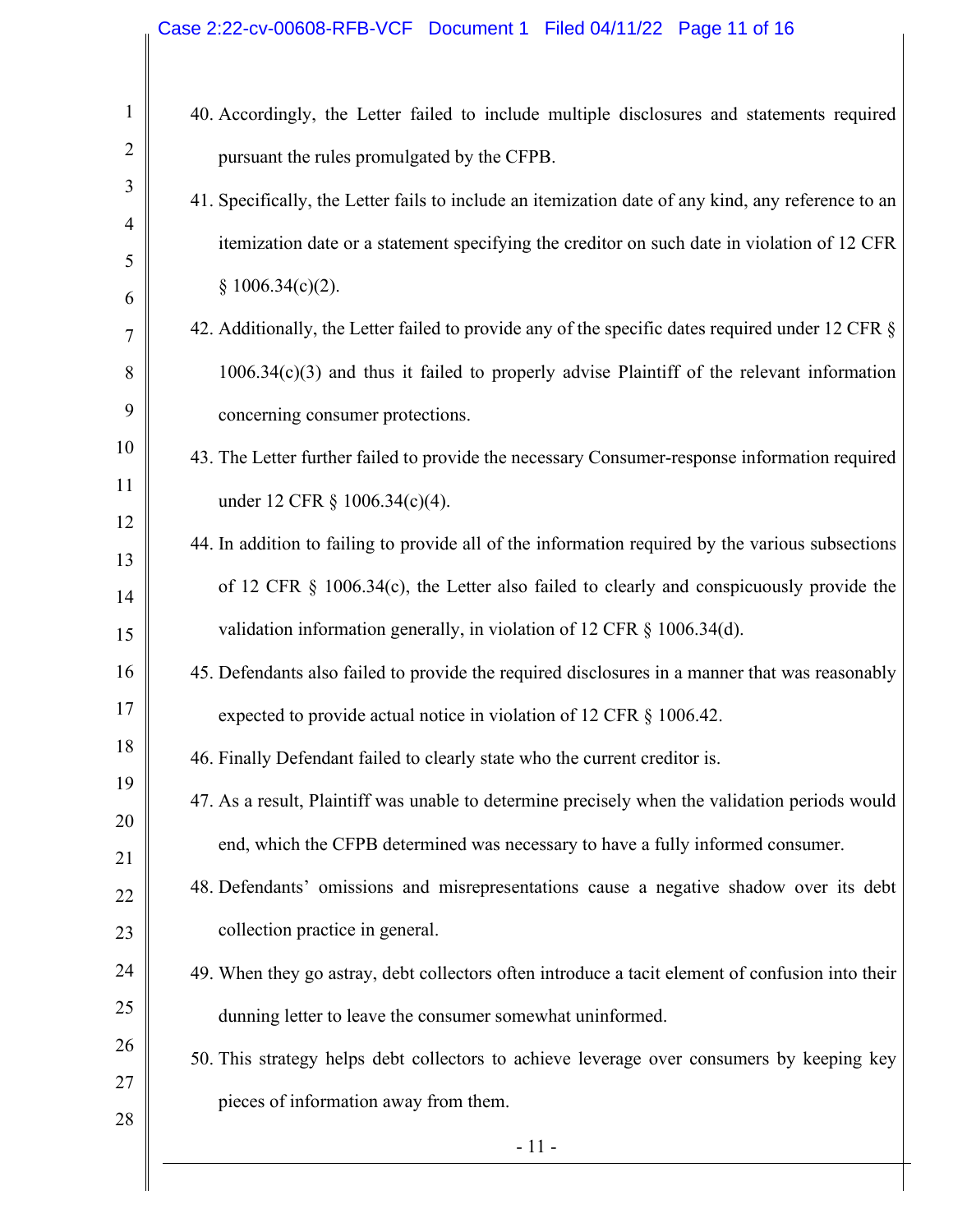## Case 2:22-cv-00608-RFB-VCF Document 1 Filed 04/11/22 Page 12 of 16

| $\mathbf{1}$   | 51. To that end, one important element of consumer protection revolves around keeping the        |
|----------------|--------------------------------------------------------------------------------------------------|
| $\overline{2}$ | consumer informed.                                                                               |
| 3              | 52. When a consumer has as much information as the debt collector, they are most capable of      |
| 4              | handling repayment in full or part, disputing the debt, or otherwise communicating with the      |
| 5<br>6         | debt collector on a more equal playing field.                                                    |
| 7              | 53. However, when a debt collector withholds key information about debt from the consumer,       |
| 8              | they encourage rash decision-making and consumers are left without any power to face a           |
| 9              | debt collector in a meaningful way.                                                              |
| 10             | 54. Accordingly, when a consumer is faced with something less than the total story behind        |
| 11             | owing a debt, they often give up and choose to pay an unwarranted debt to avoid further          |
| 12<br>13       | trouble.                                                                                         |
| 14             | 55. As a result of Defendants' multiple FDCPA violations, Plaintiff was unable to evaluate her   |
| 15             | options of how to handle this debt.                                                              |
| 16             | 56. Because of this, Plaintiff expended time, money, and effort in determining the proper course |
| 17             | of action.                                                                                       |
| 18             | 57. These violations by Defendants were knowing, willful, negligent, and/or intentional, and     |
| 19<br>20       | Defendants did not maintain procedures reasonably adapted to avoid such violations.              |
| 21             | 58. Knowing the state of affairs and the swift tricks that debt collectors attempt against       |
| 22             | consumers, Congress passed laws to protect consumers.                                            |
| 23             | 59. Congress further empowered the CFPB to promulgate rules for debt collectors to follow in     |
| 24             | their attempts to collect a debt.                                                                |
| 25             | 60. As noted above, the CFPB set forth a series of rules under Regulation F, the primary purpose |
| 26<br>27       | of such rules to ensure that the consumer is completely advised as to the status of the debt.    |
| 28             |                                                                                                  |
|                | $-12-$                                                                                           |
|                |                                                                                                  |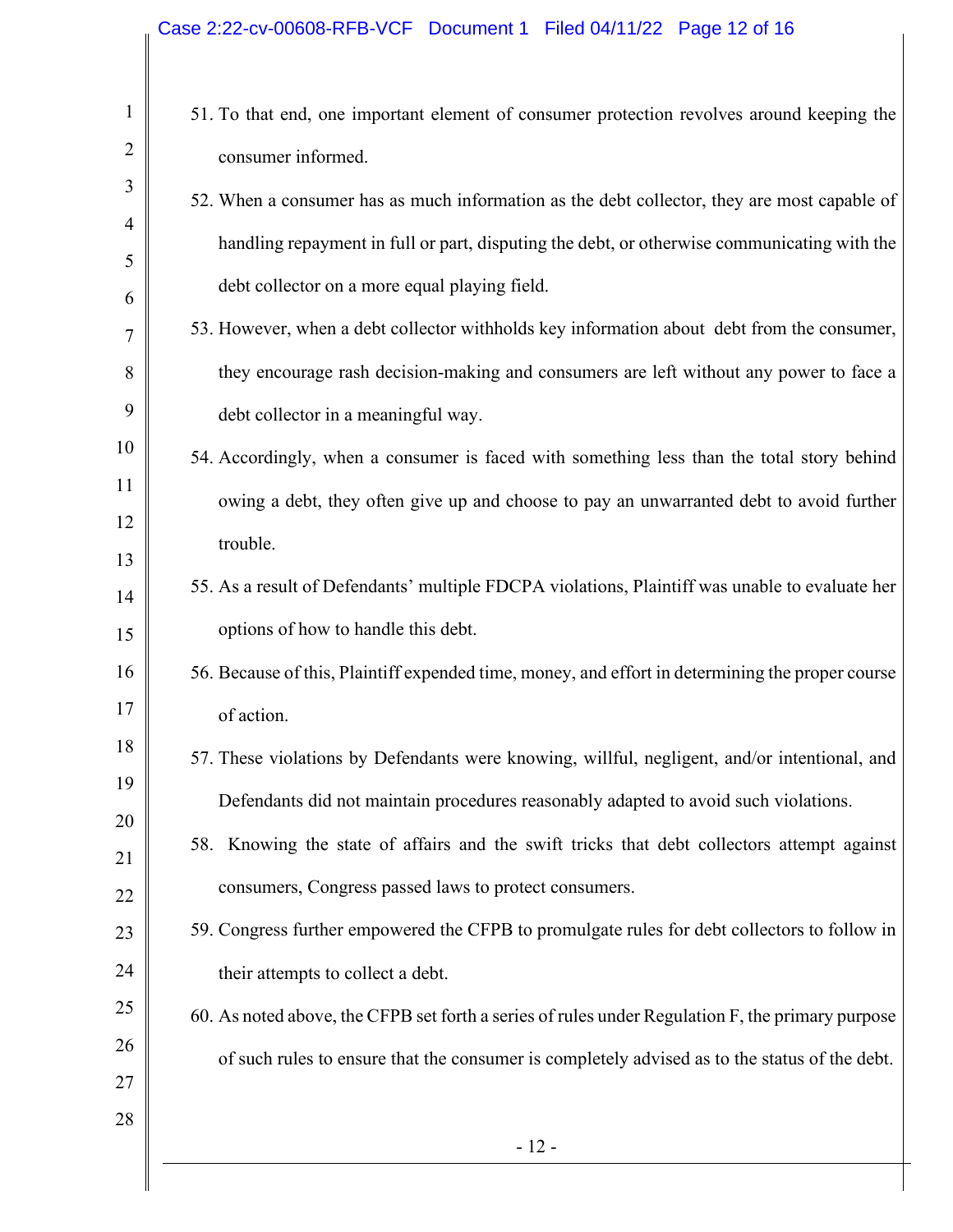## Case 2:22-cv-00608-RFB-VCF Document 1 Filed 04/11/22 Page 13 of 16

| 61. As it relates to this case, Congress identified a concrete and particularized harm with a close |
|-----------------------------------------------------------------------------------------------------|
| common-law analogue of the traditional tort of fraud.                                               |
| 62. Defendants' debt collection efforts with respect to this alleged debt from Plaintiff caused     |
| Plaintiff to suffer concrete and particularized harm, inter alia, because the FDCPA provides        |
| Plaintiff with the legally protected right to not be misled or treated unfairly with respect to     |
| any action regarding the collection of any consumer debt.                                           |
| 63. Defendants' violations were material misrepresentations because they are likely to affect       |
| Plaintiff's choice or conduct regarding how to respond to an outstanding debt claim and are         |
| likely to mislead Plaintiff, who was acting reasonably under the circumstances.                     |
| 64. Specifically, Defendants' careless, deceptive, misleading, and unfair representations and/or    |
| omissions with respect to its collection efforts were material misrepresentations that              |
| affected and frustrated Plaintiff's ability to intelligently respond to Defendants' collection      |
| efforts.                                                                                            |
| 65. Plaintiff was confused and misled to her detriments by the statements in the Letter and relied  |
| on the contents of the Letter to her detriment.                                                     |
| 66. Plaintiff would have pursued a different course of action were it not for Defendants'           |
| statutory violations.                                                                               |
| 67. When a debt collector fails to effectively inform the consumer of their rights and legal status |
| of their debts, in violation of statutory law, the debt collector has harmed the consumer.          |
| 68. As a result of Defendants' deceptive, misleading, and false debt collection practices,          |
| Plaintiff has been damaged.                                                                         |
| 69. Defendants' actions created an appreciable risk to Plaintiff of being unable to properly        |
| respond or handle Defendants' debt collection.                                                      |
|                                                                                                     |
| $-13-$                                                                                              |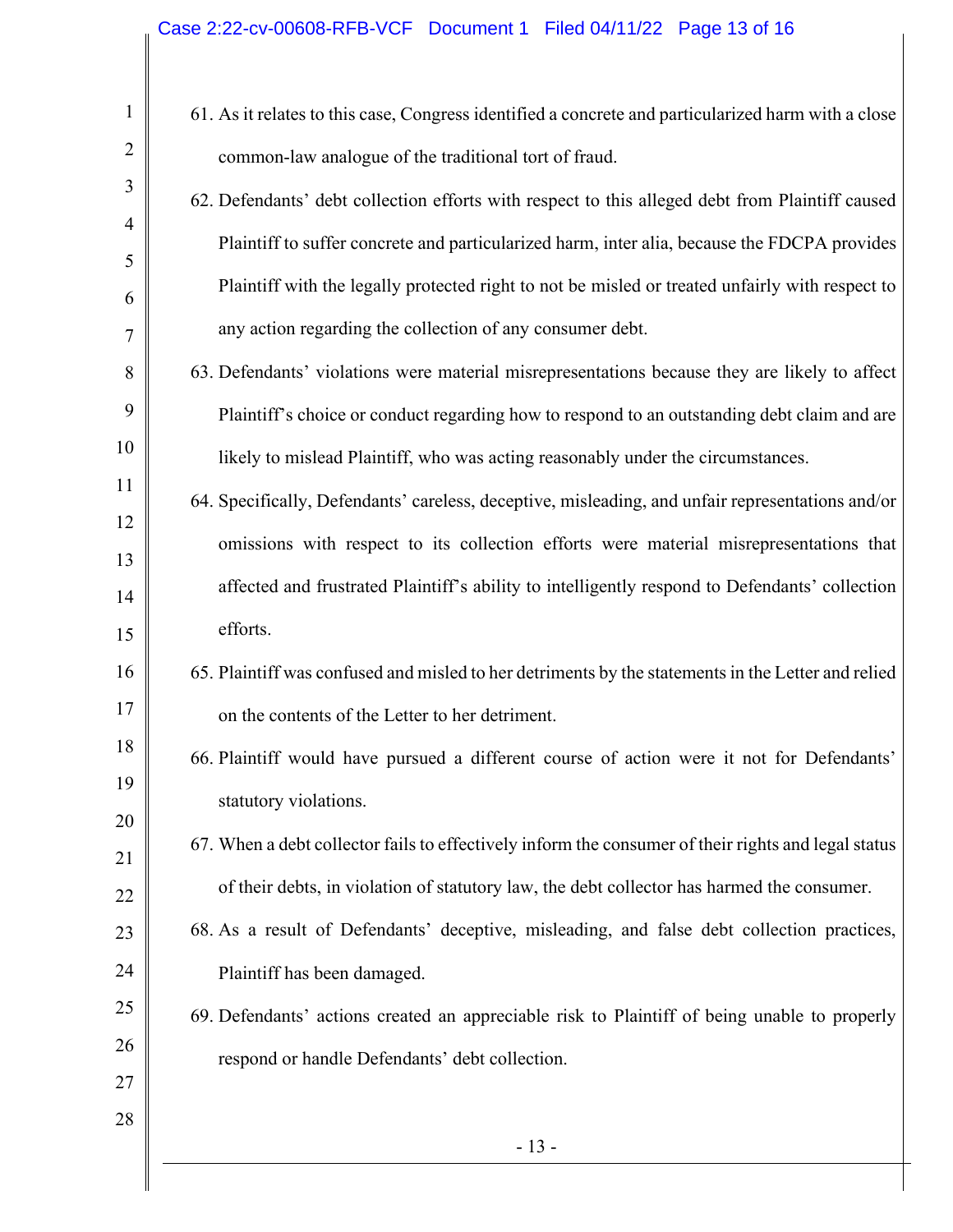|                | Case 2:22-cv-00608-RFB-VCF Document 1 Filed 04/11/22 Page 14 of 16                               |
|----------------|--------------------------------------------------------------------------------------------------|
| $\mathbf{1}$   | 70. Plaintiff was confused and missed to her detriment by the statements and/or omissions in     |
| $\overline{2}$ | the dunning letter, and relied on the contents of the letter to her detriment.                   |
| 3              | 71. Plaintiff would have pursued a different course of action were it not for Defendants'        |
| $\overline{4}$ | statutory violations.                                                                            |
| 5<br>6         | 72. As a result of Defendants' deceptive, misleading, unfair, unconscionable, and false debt     |
| 7              | collection practices, Plaintiff has been damaged.                                                |
| 8              | <b>COUNT I</b>                                                                                   |
| 9              | VIOLATIONS OF THE FAIR DEBT COLLECTION PRACTICES ACT                                             |
| 10             | 15 U.S.C. §1692e et seq.                                                                         |
| 11             | 73. Plaintiff repeats, reiterates and incorporates the allegations contained in paragraphs above |
| 12             | herein with the same force and effect as if the same were set forth at length herein.            |
| 13             | 74. Defendants' debt collection efforts attempted and/or directed towards the Plaintiff violated |
| 14             | various provisions of the FDCPA, including but not limited to 15 U.S.C. § 1692e.                 |
| 15             | 75. Pursuant to 15 U.S.C. §1692e, a debt collector may not use any false, deceptive, or          |
| 16             | misleading representation or means in connection with the collection of any debt.                |
| 17<br>18       | 76. Defendants violated §1692e :                                                                 |
| 19             |                                                                                                  |
| 20             | The Letter omits a required representation of the character, amount and/or legal<br>a.           |
| 21             | status of the debt in violation of $\S$ 1692e(2)(A);                                             |
| 22             | By failing to include all of the necessary information regarding the debt,<br>$\mathbf{b}$ .     |
| 23             | including the itemization date, the name of the creditor to whom the debt was                    |
| 24             | owed on the itemization date, the total amount due at the itemization date, and                  |
| 25             | an itemization of the current amount of debt reflecting interest, fees, payments,                |
| 26             | and credits since the itemization date in violation of $\S$ 1006.34(c)(2);                       |
| 27             |                                                                                                  |
| 28             | $-14-$                                                                                           |
|                |                                                                                                  |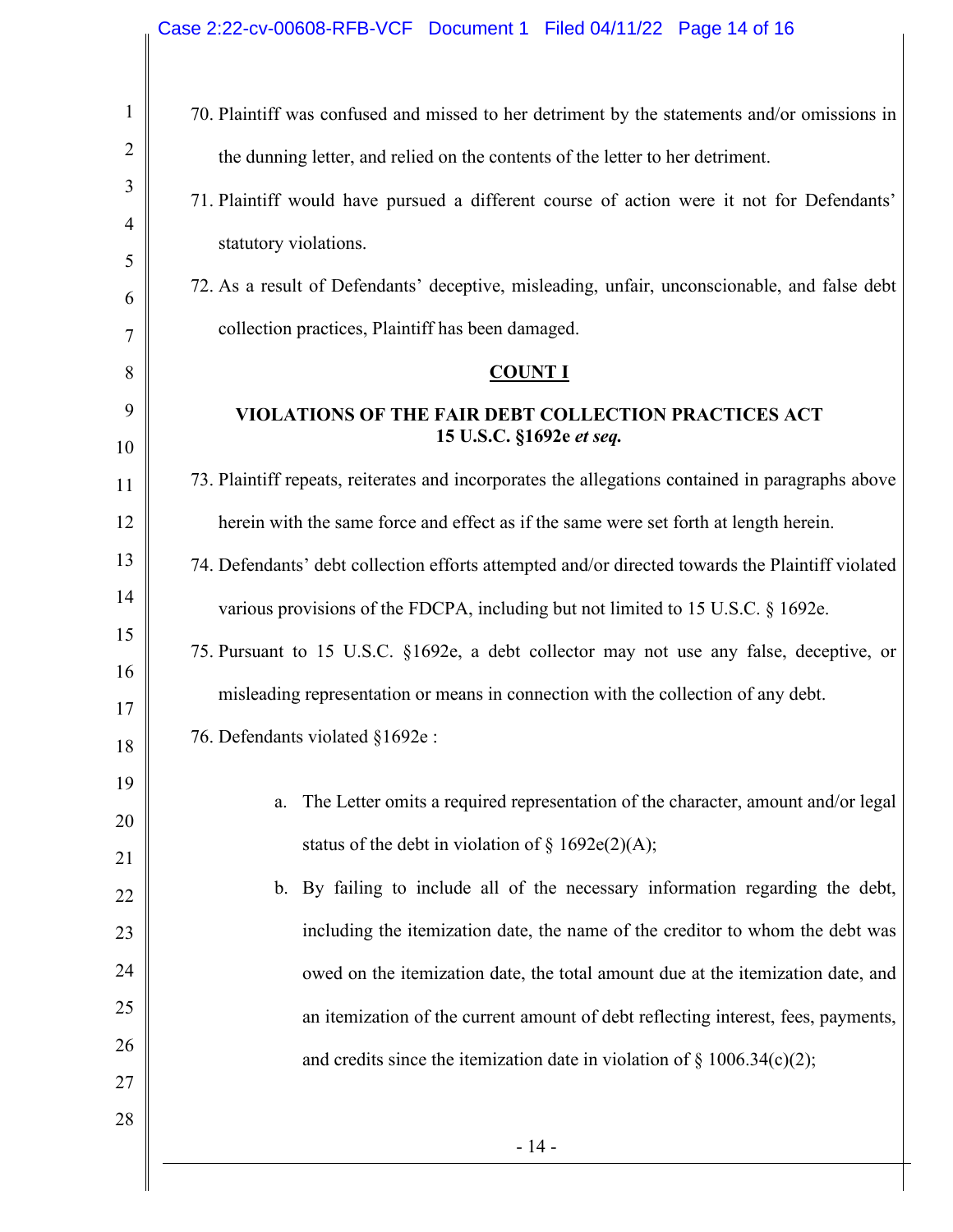| costs and attorneys' fees.                                                                        |
|---------------------------------------------------------------------------------------------------|
| conduct violated Section $1692g(a)(1)$ of the FDCPA, actual damages, statutory damages,           |
| 82. By reason thereof, Defendants are liable to Plaintiff for judgment in that Defendants'        |
| a. As the letter fails to clearly state who the current creditor is.                              |
| 81. Defendants violated §1692g(a)(1):                                                             |
| the amount of the debt.                                                                           |
| 80. Pursuant to 15 U.S.C. §1692g(a)(1), a debt collector must provide notice of a debt, including |
| various provisions of the FDCPA, including but not limited to 15 U.S.C. § 1692g.                  |
| 79. Defendants' debt collection efforts attempted and/or directed towards the Plaintiff violated  |
| herein with the same force and effect as if the same were set forth at length herein.             |
| 78. Plaintiff repeats, reiterates and incorporates the allegations contained in paragraphs above  |
| VIOLATIONS OF THE FAIR DEBT COLLECTION PRACTICES ACT<br>15 U.S.C. §1692g et seq.                  |
| <b>COUNT II</b>                                                                                   |
|                                                                                                   |
|                                                                                                   |
| et seq., actual damages, statutory damages, costs, and attorneys fees.                            |
| conduct violated the FDCPA by failing to comply with the rules set forth in 12 CFR § 1006         |
| 77. By reason thereof, Defendants are liable to Plaintiff for judgment in that Defendants'        |
| e. By making a false and misleading representation in violation of $§1692e(10)$ .                 |
| resembling the same, in violation of $\S 1006.34(c)(4)$ .                                         |
| d. By failing to include the dispute prompts prepared by the CFPB, or anything                    |
| would end in violation of $\S 1006(c)(3)$ ; and                                                   |
| c. By failing to include any specification as to the dates that the validation period             |
|                                                                                                   |